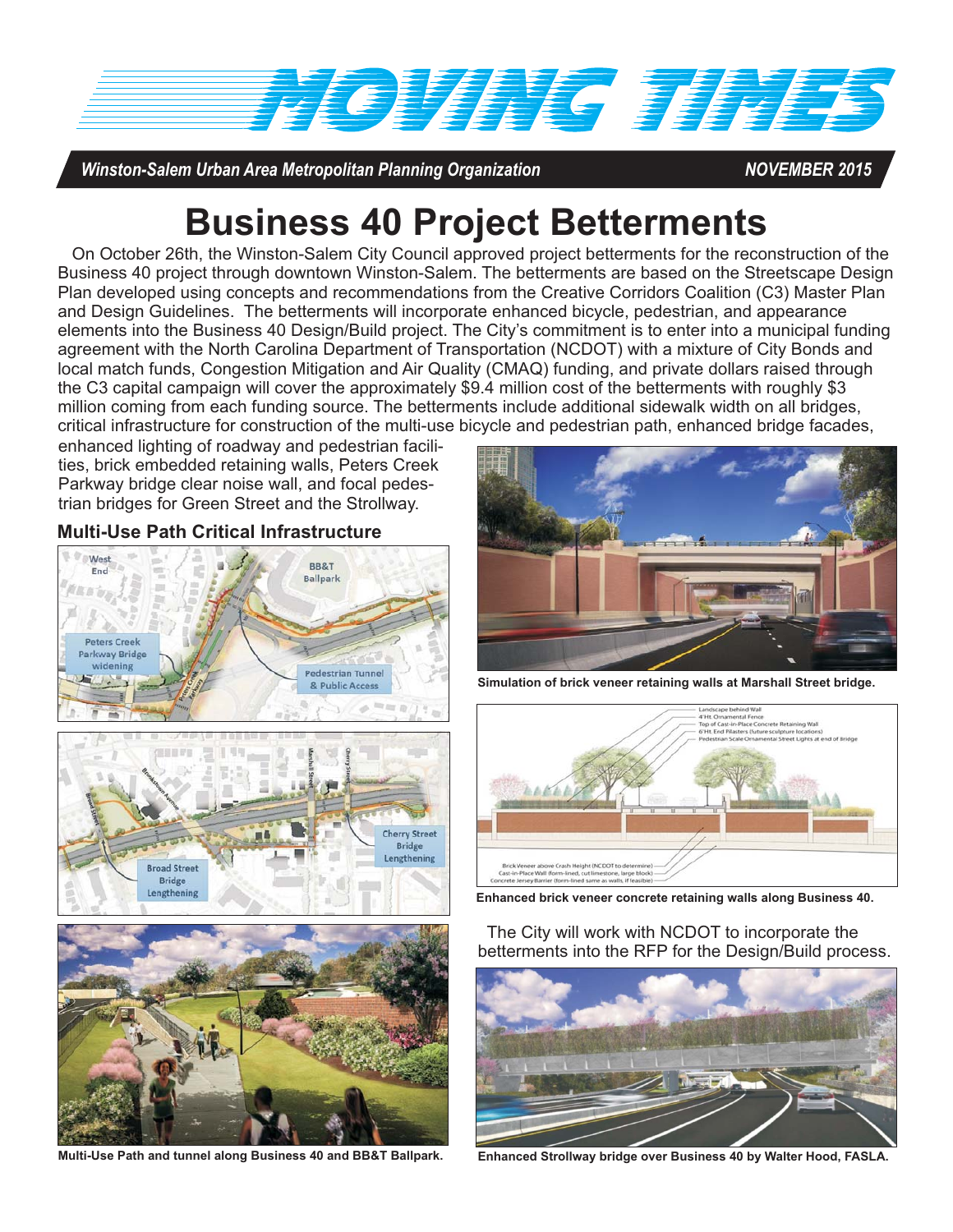# **Traffic Signal System Upgrade**

### **Countdown to Completion**

The upgrade to the traffic signal system is a \$20,000,000 project that will make driving in Winston-Salem easier. Discussions on the project began in 2010 when it was identified as a need as part of the Business 40 Reconstruction project. When Business 40 is closed, traffic will be diverted and the surface streets in Winston-Salem will see an increase in traffic. The old system was last upgraded in 1996 needed updates in communication technology. The new system will allow the city to better respond to changing travel patterns whether it is for the Business 40 project or in response to accidents on the highways that cause diversion of traffic to the city's major corridors. The project upgrade has fiber optic lines that connect the city signals and traffic cameras to the system that allows operators to monitor traffic conditions and adjust traffic signal timing when needed. "It's about saving people time," says Larry Walker, traffic signal systems supervisor. "We will be able to make real-time adjustments to the signal timing to help traffic flow better."





**Signal system layout for downtown. New signal system cabinet.**



**Traffic Signal System Monitoring Video Wall.**

Construction on the project began in 2013. At the end of the project there will be 385 traffic signals interconnected by around 150 miles of fiber optic communication cable. The network, managed by central traffic signal system software, also includes 19 additional traffic surveillance cameras bringing the total to 30 cameras. Additional monitors, servers and other equipment was also added to the traffic management center. The completion date for the project is May 2016 for phase A and September 2016 for phase B. The project is a joint City and State venture. Eighty percent of the project is funded with Federal Congestion Mitigation and Air Quality (CMAQ) Improvement Funds. The local match for these funds are shared by the city and state with the state paying \$2.44 million and the city, \$1.56 million.

# **Transit System Update**

The Department of Transportation, working in conjunction with the Winston Salem Transit Authority staff, have implemented changes based on the comprehensive operations analysis on the existing transit routing structure. All twenty-five current routes have been altered to ensure more efficient service. The proposed changes will have 28 total routes; Thirteen of the 28 routes will offer nightly service, Fourteen of the 28 routes will offer Saturday service, and seven of the 28 routes will offer Sunday service.

The recommendations for operating changes are pending approval of Winston-Salem City Council. **New System Routing. Proposed New WSTA South Circulator.**



**Current System Routing.**



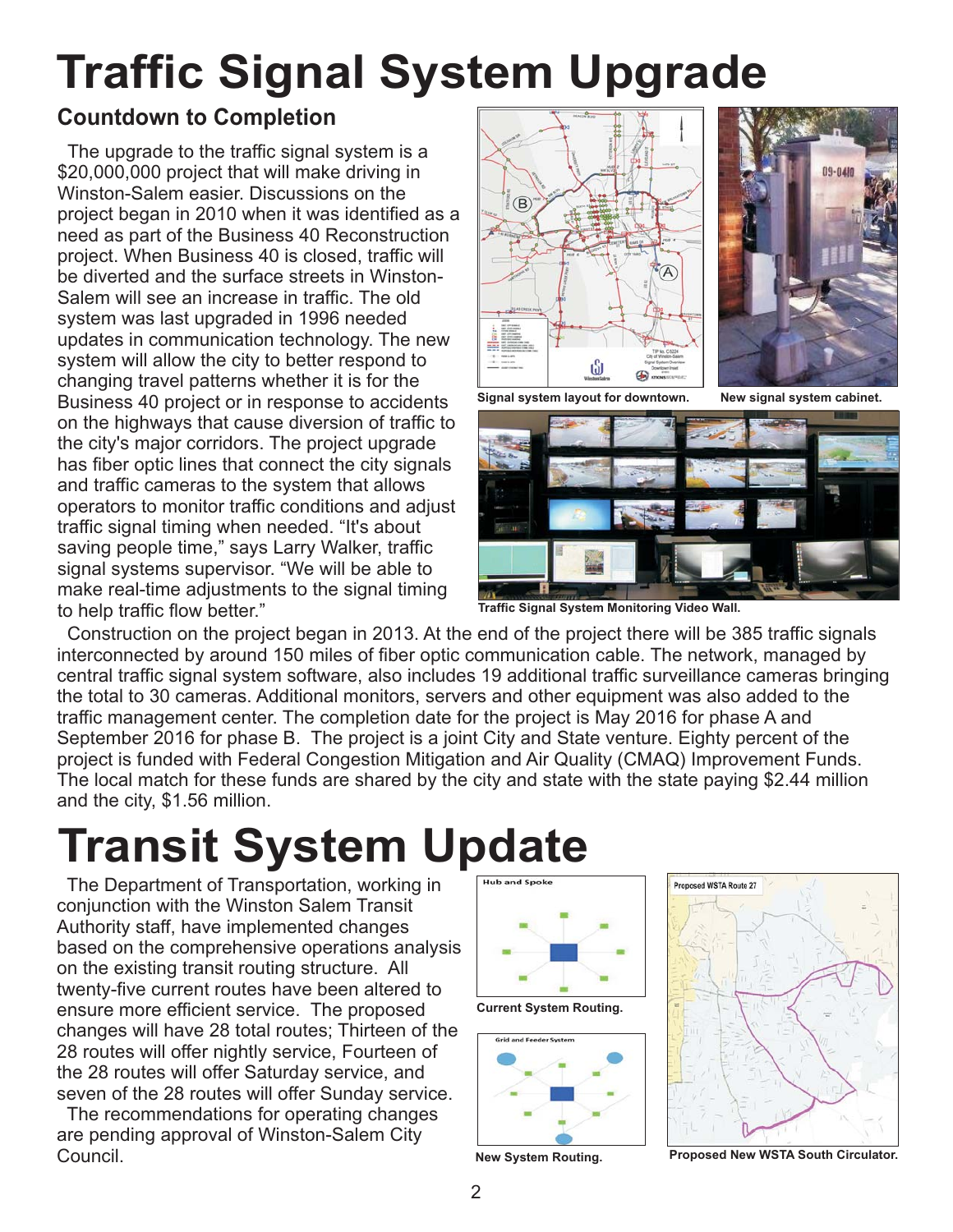# **Bicycle Update**

## **Forsyth County Walk to School Day 2015**

Eight schools in Forsyth County - Brunson, Cash, Downtown School, Kimberley Park, Morgan, Petree, Smith Farm and Sherwood Forest participated in Walk to School Day during October. October is International Walk to School Month, but e lementary and middle schools can sponsor Walk to/at School events at any time during the year. This year 905 students and 295 parents in Forsyth County participated in these Walk to/at School events. Also, fifteen student cyclists and five adults used their bikes to get to school. Cash Elementary, which is not located in a walk friendly area, held a Walk at School event to get their 428 students active. Walking or cycling is a great way for students to start the day and get their brains turned on to learn.





# **2 Veteran MPO Planners to Retire**



### **Greg Errett, AICP**

Greg Errett, Planning **Development** Coordinator for theDepartment of Transportation, will be retiring after 30 years with the City. Greg is a native of Santa Barbara, California, and graduated with a degree in City and Regional Planning

from California Polytechnic State University at San Luis Obispo and a Masters in Transportation Planning from the University of Tennessee.

Prior to moving into the Transportation Department, Greg worked with the City-County Planning Board and the Knoxville-Knox County, Tennessee Metropolitan Planning Commission. Greg has been responsible for the Planning Division and has guided the development and implementation of a wide variety of transportation plans, programs and services that meet the ever growing and changing travel needs of the citizens of the Winston-Salem Urban AreaMPO. He has been a member of the AmericanInstitute of Certified Planners since 1987. Greg is active in the community, participating in the annual Community Roots Day, Litter Sweeps and the restoration of the Odd FellowsCemetery, an African–American cemetery for over 100 years. Congratulations, Greg!



#### **Wendy Miller, FASLA**

Wendy Miller, Transportation Principal Planner with theWinston-SalemDepartment of Transportation, will retire in November. Originally from the Washington, D.C. area, Wendy graduated with a degree in English from

the University of Virginia and a Masters of Landscape Architecture from NCSU. Wendy began her career in Urban and Appearance Planning at the City of Raleigh and moved to a similar position with the City-County Planning Board in 1988. Since 1992, she has been working in transportation planning focusing on long range planning, public involvement, multimodal studies, and federal grant management. Wendy is a member of the Transportation Research Board Landscape and Environmental Design Committee developing transportation research needs and was selected to serve on the National Academy of Sciences NCHRP Panel on Visual Impact Assessments. She has served as an officer in the North CarolinaAssociation of MPOs and in leadership positions with the American Society of Landscape Architects, at the local and national level. Wendy was recently inducted into the ASLA Council of Fellows. Congratulations, Wendy!